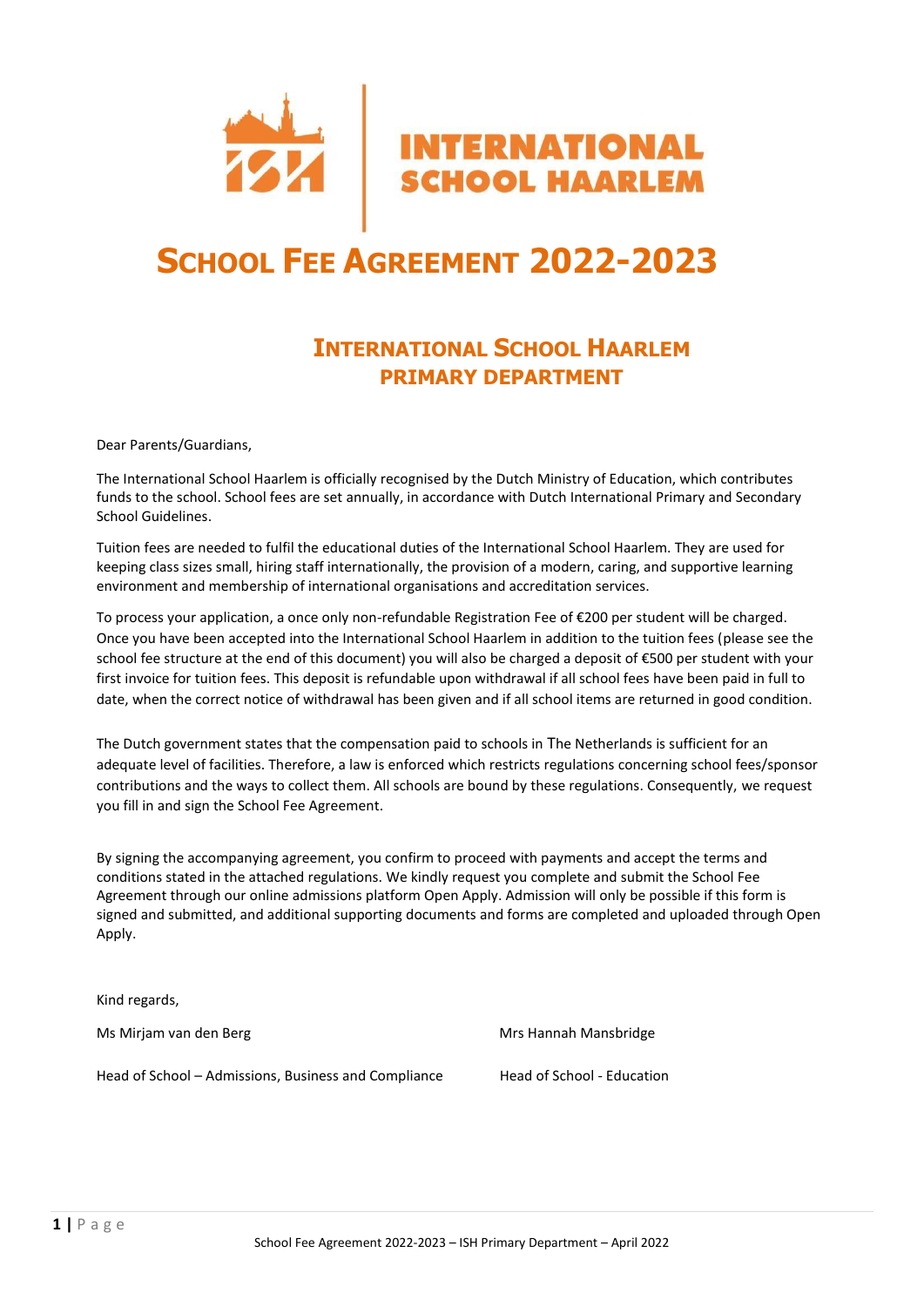

# **School Fee Regulations**

NTERNATIONAL

**SCHOOL HAARLEM** 

# **Article 1 - General**

By signing the School Fee Agreement, the signatory (parent) undertakes to pay annual school fees for their child(ren) registered at the International School Haarlem. Parents may apply to their employer with a request to bear the amount due but only the parents can sign this form. The school fee contribution will be agreed on by the school council once a year. The School Council (MR) has a vote regarding the level and use of the school fee contribution.

The International School Haarlem is a partially subsidised Dutch International School. Legally the school shares the license of the Dreef school in Haarlem and therefore the school receives subsidies from the Dutch government.

As the subsidies received from the Dutch government for the school only cover part of the costs needed to run the international department, the school charges a school fee. This helps to ensure a high quality of international education by providing, for example, small group sizes, second language teaching support, special needs support, and more tailored learning.

## **Article 2 - Terms**

This agreement is entered for the duration of one school year to commence on  $1<sup>st</sup>$  August, up to and including 31st July of the year thereafter. If registering a student during a school year, the school fee as mentioned in article 7 will be applicable for the rest of the school year.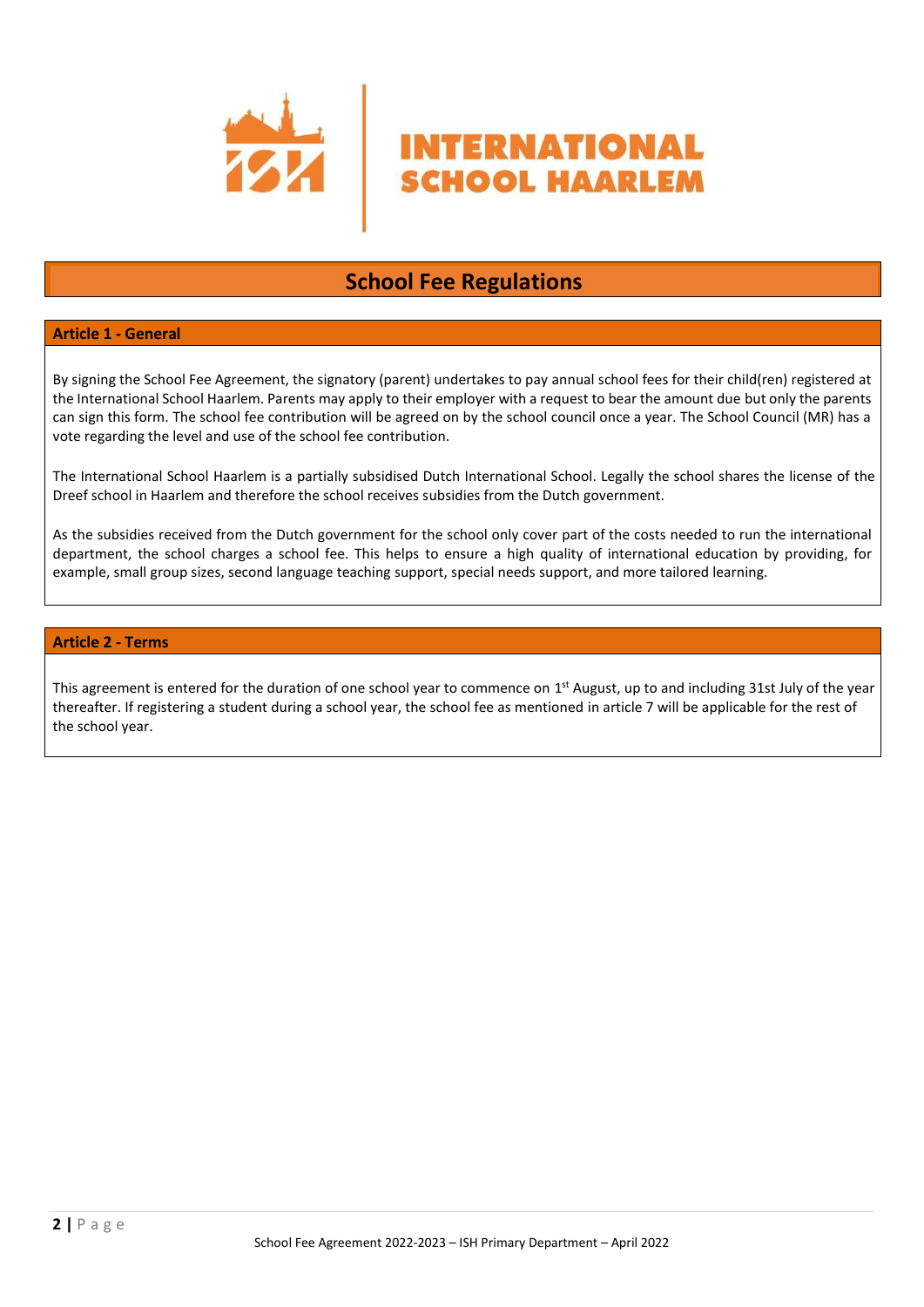

## **Article 3 – Payment Obligation and Documentation**

Additional documents requested through Open Apply are required to support all application requests. Payment obligation is applicable as far as the signatory as mentioned in Article 1 has, by entering this agreement, declared his/her wish to lay claim to the facilities provided for herein. Because of legal obligations, the school fees in Holland have a voluntary character; however, by signing the school fee agreement you acknowledge there is an obligation to pay so the school can provide quality international education by providing, for instance, small group size, second language teaching, special needs support, and more tailored learning. You also acknowledge that failure to pay school tuition fees may result in your child being placed in a non-fee paying mainstream Dutch school and/or referral to a debt collector.

**INTERNATIONAL** 

**SCHOOL HAARLEM** 

For students with any type of educational or behavioural difficulties, parents will need to provide complete documentation of their child's academic history, psychological/educational evaluations, and details of extra academic/specialist support they have had or are currently receiving. Parents will also grant permission for the school to contact previous schools or professionals involved with the child to provide details relevant to the child's education and wellbeing. Once the application information is complete the Admissions Team will evaluate the application and decide if the school can accommodate the student. If our school cannot meet the academic, social/emotional, or physical needs of your child we will work in cooperation with 'Samenwerkingsverband Passend Onderwijs' to recommend a transfer to an establishment that we believe can better accommodate the student's needs. Failure to disclose information to the school relating to a child's existing learning or behavioural difficulties may jeopardise your child's placement. Please refer to our admission policy through our website for further details.

#### **Article 4- Refunding and/or Requesting a Later Start Date**

Admission to our school is with the expectation that your child starts on the date requested on the application form and completes the school year. Delaying a start date later than originally requested through the pre-application form will not automatically qualify for a reduction to fees paid. If fees have not been paid by the due date and we have a waitlist for the year group it is possible that your child will be moved to the waitlist for the newly requested start date.

If a child must be withdrawn from the register before starting school, we require 90 days notification from the original start date specified to refund the full tuition fees and deposit. Failure to provide 90 days' written notice will result in no refund of tuition fees. A refund of tuition fees is not permitted for students transferring to another school within 50km during the school year. 90 days written notice is necessary when withdrawing your child at the end of the school year and/or during the summer holidays. This means that the student withdrawal form must be handed in by mid-April at the latest. Please advise us in writing through Open Apply.

If your child is withdrawn from the register between August and March, 60 days' notice before the last day of school should be given in writing. A school withdraw form needs to be requested from the administration team. If 60 days' notice is provided see following for details of applicable refunds.

Should your family relocate **during** the school year between August and March and if you have settled of all school fees, and sufficient notice (as outlined through Article 6 of this document) has been given by completing and submitting a student withdrawal form the refund given is as follows: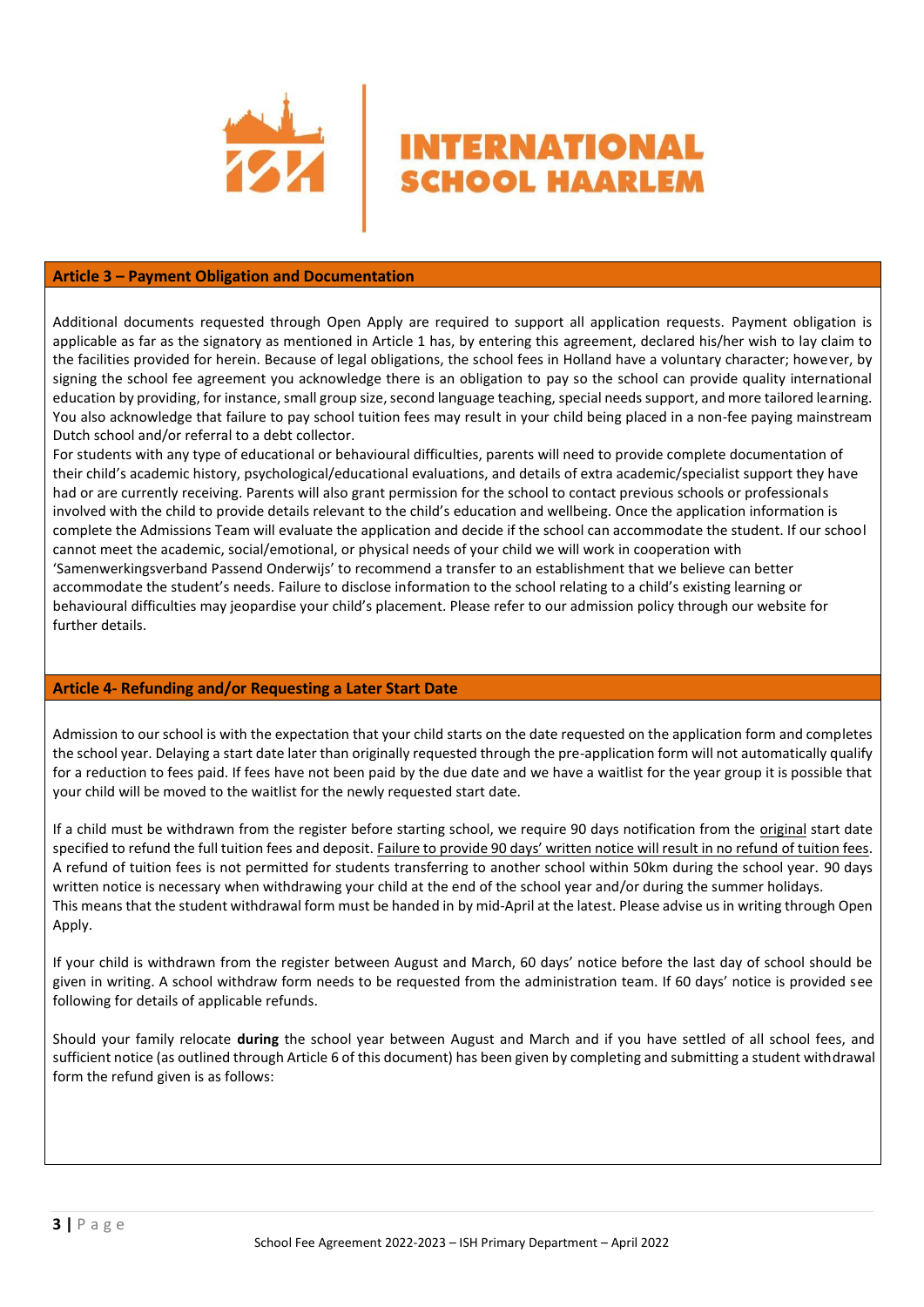

| Leaving in:                    | Percentage of annual tuition fee to receive back |
|--------------------------------|--------------------------------------------------|
| September - October - November | 50%                                              |
| December-January               | 40%                                              |
| February - March               | 20%                                              |
| April – May – June - July      | 0%                                               |

**INTERNATIONAL** 

**SCHOOL HAARLEM** 

# **Additional Conditions for Return of the €500 Deposit**

Deposits are refundable when students are withdrawn according to article 4 of the School Fee Agreement.

If all school annual fees have been paid in full, when the correct withdrawal notification has been given and if all school items have been returned in good condition.

If you are leaving the Netherlands, you must provide proof that the student is no longer a resident of the Netherlands. This proof is called a 'Bewijs van Uitschrijving' and is available from your local Gemeentehuis/City Hall. Alternatively, if you are unable to provide a Bewijs van Uitschrijving, we require a letter from the student's next school (on school letterhead) indicating that they are enrolled. All school property must be returned in good condition. The cost to replace any school items not returned or returned damaged will be deducted from the deposit held. Refer to the school guide for further details.

Furthermore, it is the responsibility of the parent/guardian to fill in the official student withdrawal form through Open Apply, and to provide correct bank details. If these details are not provided, no refund will be forthcoming. Please request the withdraw form to be uploaded to your Open Apply account or request a form to withdraw your child(ren) from the School Office. Please note if you are due a refund as outlined by the school fee agreement it can take up to 10 working weeks after your child has left our school for a refund to be credited to your bank account. Any international transfer charges for refunds will be applied to the recipient.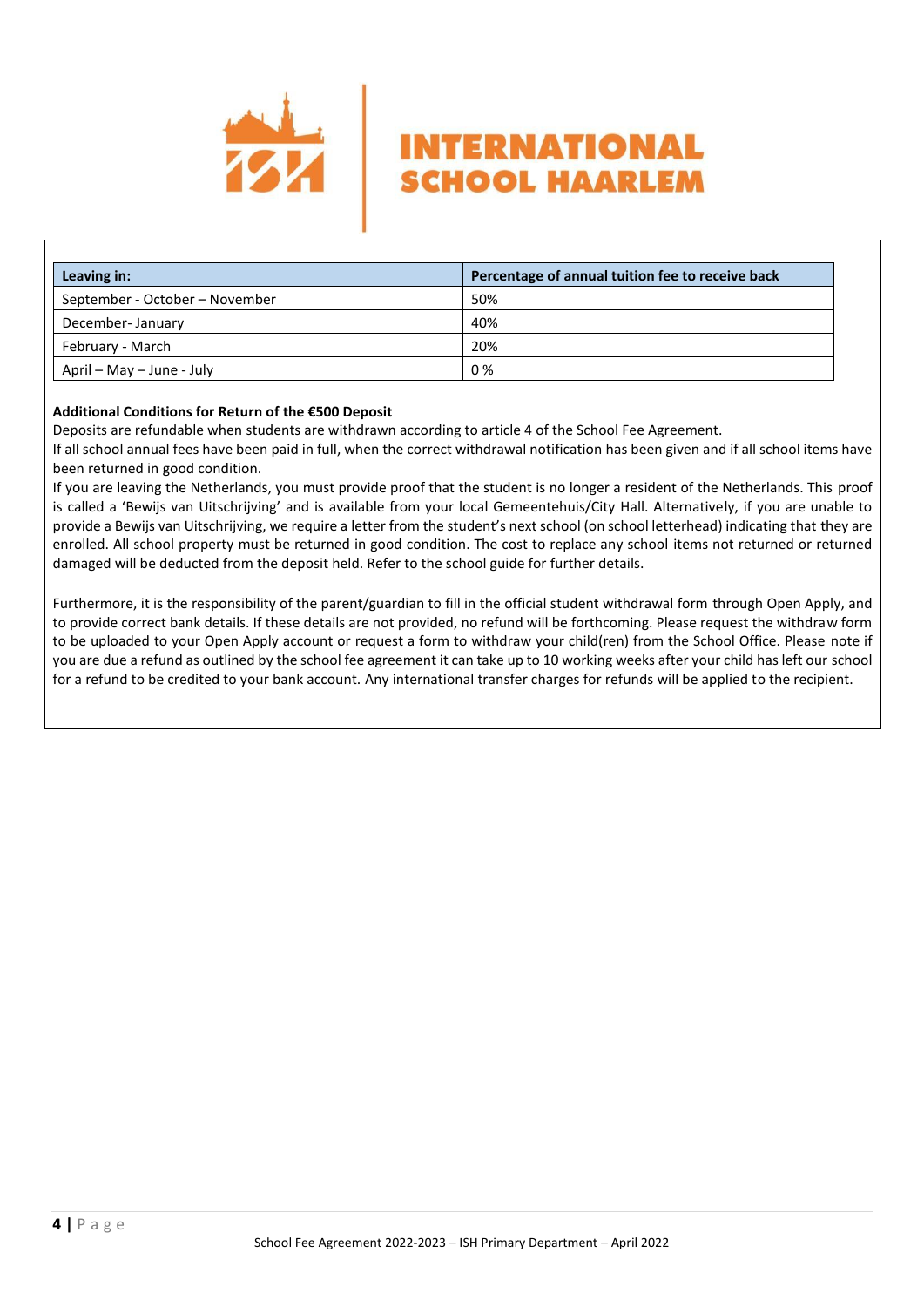

# **Article 5 - Accountability**

A financial report is reviewed yearly by the School Council (MR).

# **Article 6 – Payments**

School fees must be paid in advance to guarantee school places and /or continuation of education at ISH.

There are two options:

- 1. payment in full
- 2. payment in instalments with 2 receipt statements (when enrolled before the 1st of October)

Your choice must be indicated on the 'Method of Payment' form.

A signed School Fee Agreement Form is necessary for the admission process and re-enrolment. Admission requests will only be handled when we also have a signed School Fee Agreement which means that you understand there is an obligation to pay school fees.

**INTERNATIONAL** 

**SCHOOL HAARLEM** 

Failure to pay will result in your child being moved to the waiting list and placement at the ISH is no longer guaranteed. Your child is not permitted to start school until the invoice for school fees have been paid. Failure to to pay fees when in school may result in legal proceedings against the debtor. Certificates, transcripts etc. from the school will be withheld and participation in lessons will no longer be possible until debts are cleared. Continued non-payment of fees will result in the debt being placed in the hands of an official debt collector and all costs charged will be at the parent/guardian expense. Failure to pay fees from the previous academic year will result in an automatic refusal of a school place for subsequent years.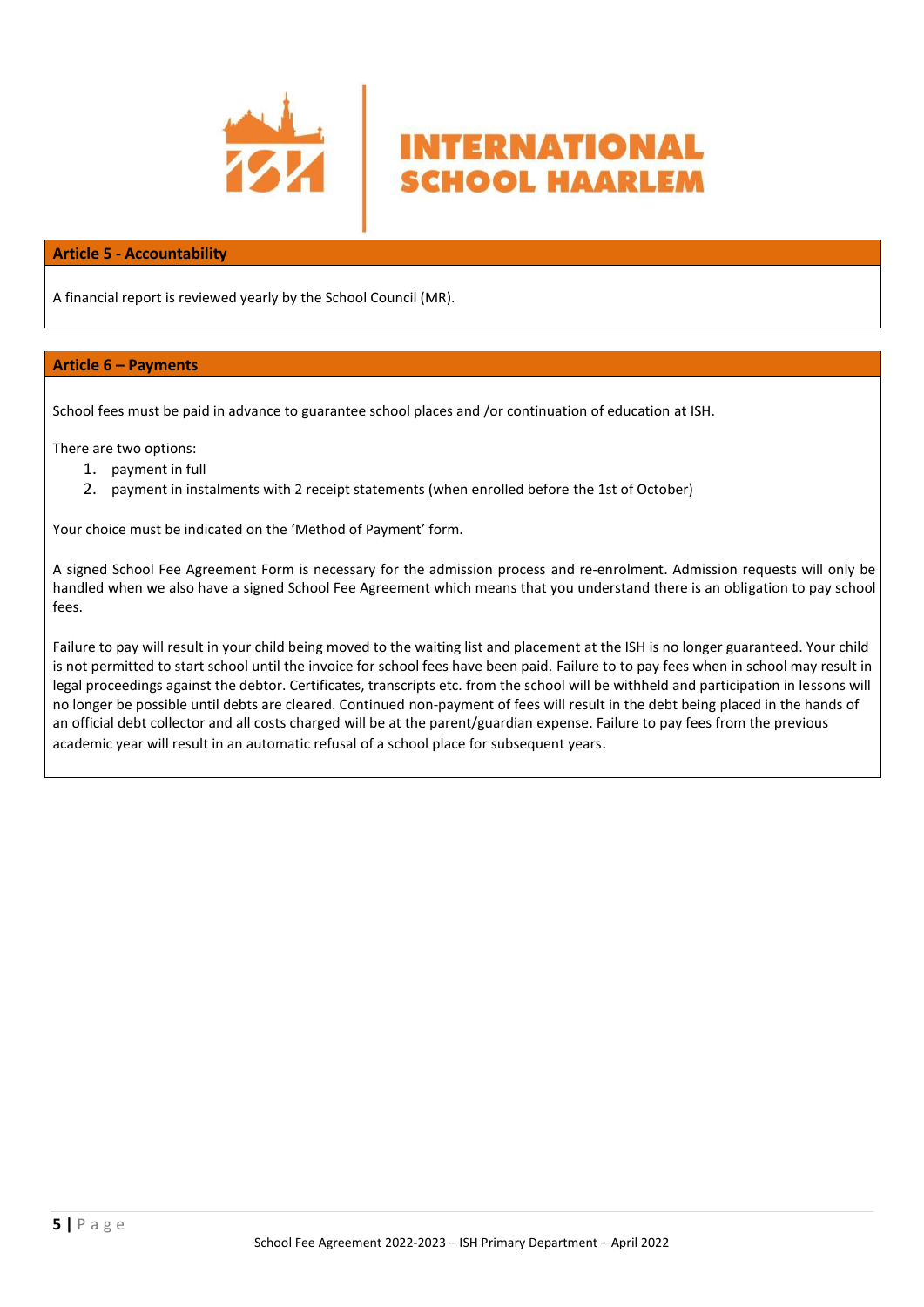



# **Article 7 - Primary School Fee Structure 2022-2023**

| <b>Year Group</b>  | <b>Enlisting in</b>  |      | <b>Payment in full</b> | *Deposit<br>(applied to<br>the 1 <sup>st</sup><br>invoice of<br>new<br>students<br>only) | <b>Admin fee</b><br>(applicable if<br>paying in 2<br>instalments<br>or requesting<br>a company<br>invoice) |
|--------------------|----------------------|------|------------------------|------------------------------------------------------------------------------------------|------------------------------------------------------------------------------------------------------------|
| Primary 1-7        | August,<br>September | 100% | € 4.750,00             | €500,00                                                                                  | €25,00                                                                                                     |
| Primary 1-7        | October              | 100% | € 4.750,00             | €500,00                                                                                  | €25,00                                                                                                     |
| <b>Primary 1-7</b> | November             | 90%  | € 4.275,00             | €500,00                                                                                  | €25,00                                                                                                     |
| Primary 1-7        | December             | 80%  | € 3.800,00             | €500,00                                                                                  | €25,00                                                                                                     |
| Primary 1-7        | January              | 70%  | € 3.325,00             | €500,00                                                                                  | €25,00                                                                                                     |
| Primary 1-7        | February             | 60%  | € 2.850,00             | €500,00                                                                                  | €25,00                                                                                                     |
| Primary 1-7        | March                | 50%  | € 2.375,00             | €500,00                                                                                  | €25,00                                                                                                     |
| Primary 1-7        | April                | 40%  | € 1.900,00             | €500,00                                                                                  | €25,00                                                                                                     |
| Primary 1-7        | May                  | 30%  | € 1.425,00             | €500,00                                                                                  | €25,00                                                                                                     |
| Primary 1-7        | June, July           | 20%  | € 950,00               | €500,00                                                                                  | €25,00                                                                                                     |

\*Refer to article 4 for details of deposit and refunds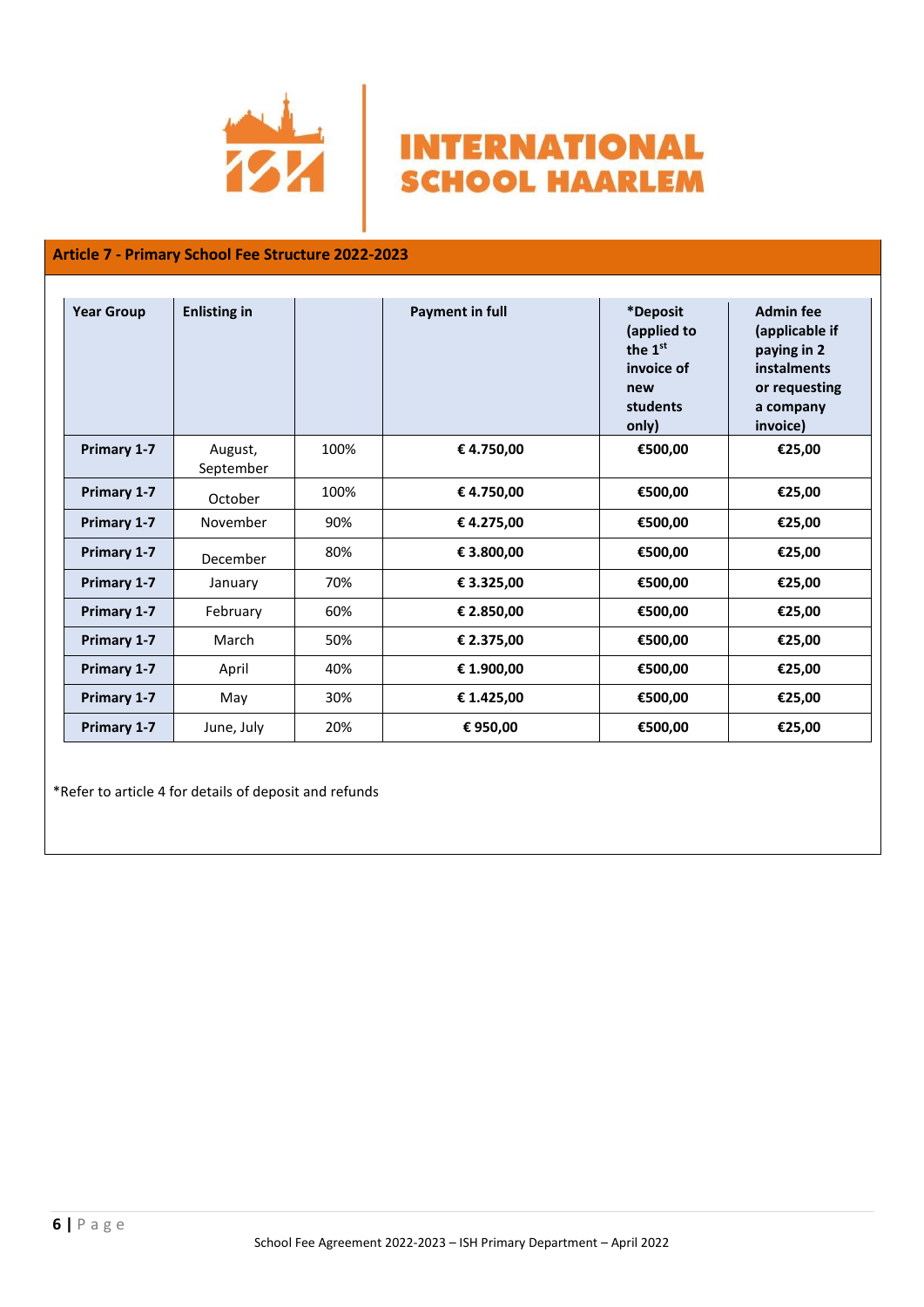

# **Article 8 - School Fee Reductions and Payment Structure**

School fees are reduced for families with three or more children attending our school at the same time. The School fee discount for the third and youngest child is 30%. For families with 4 children attending our school at the same time the discount is applied to the 4<sup>th</sup> and youngest Childs' invoice only.

**INTERNATIONAL** 

**SCHOOL HAARLEM** 

New and returning students starting after the summer holidays will receive an invoice to be paid by June 1<sup>st</sup> or directly after confirming admission. Invoices need to be paid within 14 days to guarantee school places. New students starting during the school year will receive an invoice for the school fee and deposit to be paid 2 months before the start date or sooner depending on the date requested. See article 9 if you require an invoice to be addressed to your employer.

## **Payment Structure for New Students starting in August/September:**

- Full payment of the invoice within 14 days from the date of invoice OR:
- In two instalments: -
- 50% of the tuition fees (plus €25 admin fee and €500 deposit per child) within 14 days from date of invoice
- Remaining 50% of the tuition fees by 31<sup>st</sup> October 2022

## **Payment Structure for New Students starting in October or later:**

Full payment of tuition fees (and €500 deposit) due within 14 days of invoice date and before the 1<sup>st</sup> day of school

## **Payment Structure for Existing Students returning for start of School Year:**

- Full payment of tuition fees by no later than 1st June OR:
- In two instalments: -
- 50% of the tuition fees (plus €25 admin fee per child) by 1<sup>st</sup> June 2022
- Remaining 50% of the tuition fees by 31<sup>st</sup> October 2022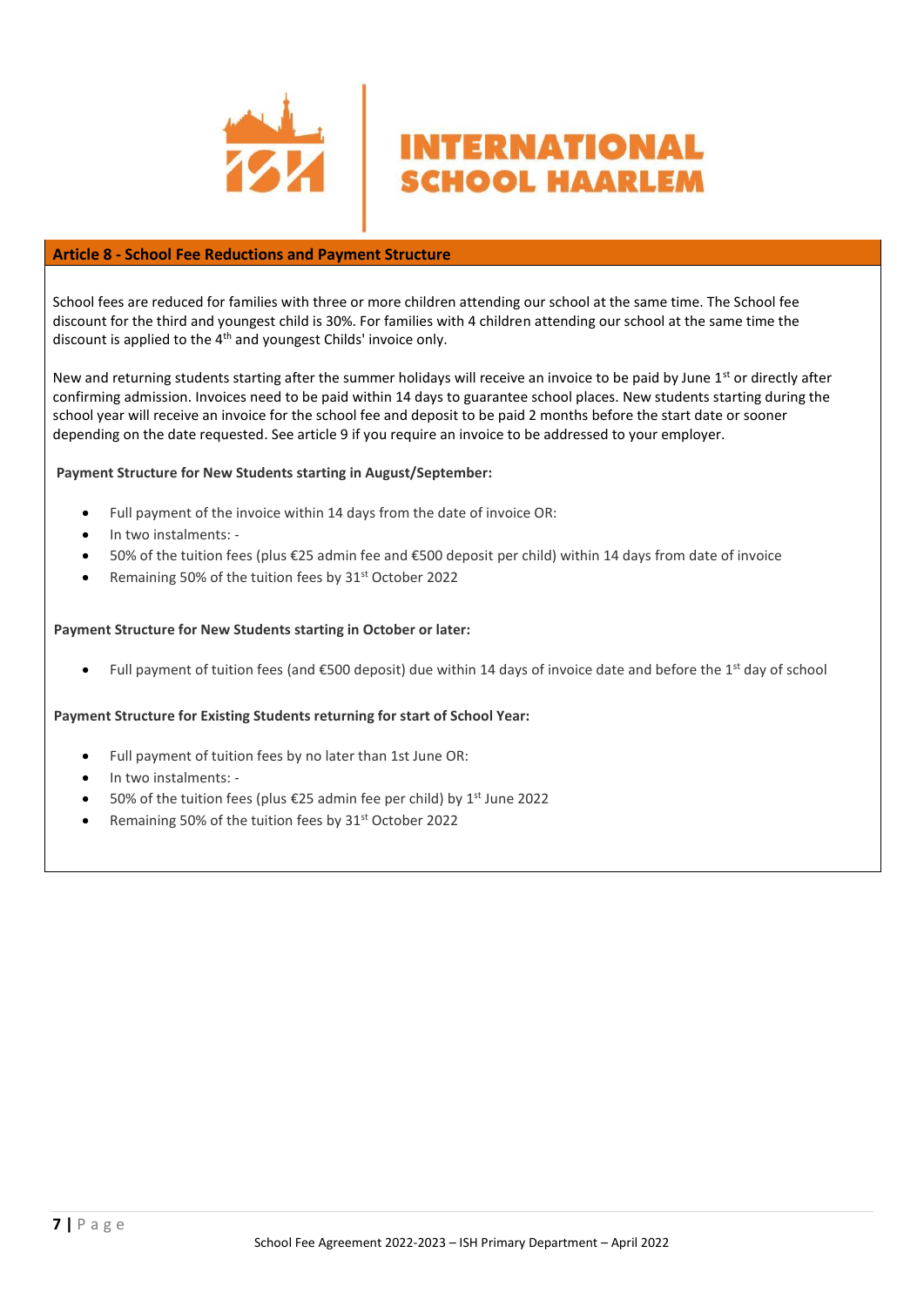

## **Article 9 - Payment Options and Bank Details**

Students starting during the school year will receive an invoice to be paid 2 months before the start date. New students starting directly after the summer holidays will receive an invoice for the school fee to be paid before June  $1<sup>st</sup>$  or directly after confirming admission when registering after June  $1^{st}$  Invoices needs to be paid within 14 days to guarantee placement.

**INTERNATIONAL** 

**SCHOOL HAARLEM** 

#### **Please select one of the following payment options:**

- $\Box$  A. I will pay in full within 14 days of receiving an invoice by 1<sup>st</sup> of June 2022
- $\square$  B: (option B is only possible for new student starting after the school year has begun). I will pay in full within 14 days of receiving an invoice at the earliest - 2 months prior to the starting date
- $\Box$  C: (Option C is only possible if enrolled before 1<sup>st</sup> October of the school year) I will pay in 2 instalments with the first instalment due by 1st June and the second instalment due by  $31<sup>st</sup>$  October 2022.
- $\Box$  D: I require my child's full invoice to be addressed to a 3<sup>rd</sup> party with the below payee details.

Company invoices will be issued earlier to enable payment to be made within 4 weeks – by the same due date of  $1<sup>st</sup>$  June 2022). Please confirm the requested details below.

Payee and/or company name:

Payee and/or company address:

Payee and/or company e-mail address:

Note that even if payment is made by a 3<sup>rd</sup> party, we still require the parents or legal guardians to complete, sign and submit the school fee agreement online.

## **Article 10: Bank Details**

Payment can only be made by bank transfer to the below account. You can download a receipt for each payment through your Open Apply account within 10 working days.

| <b>Bank</b>                       | Rabobank                                  |
|-----------------------------------|-------------------------------------------|
| <b>IBAN:</b>                      | NL64 RABO 0316 370 223                    |
| BIC:                              | RABONL2U                                  |
| Address of our bank if requested: | Dreef 40, 2012HS Haarlem                  |
| Please add as a reference:        | The invoice number and name of your child |
| <b>Account Holder:</b>            | Twijs / International School Haarlem      |

When you make an international bank (wire) transfer, you can choose who pays any transfer charges. We require all international transfers to International School Haarlem to be made with the OUR instruction. The OUR instruction enables you to pay all transfer charges. If you have any questions, please check with your bank.